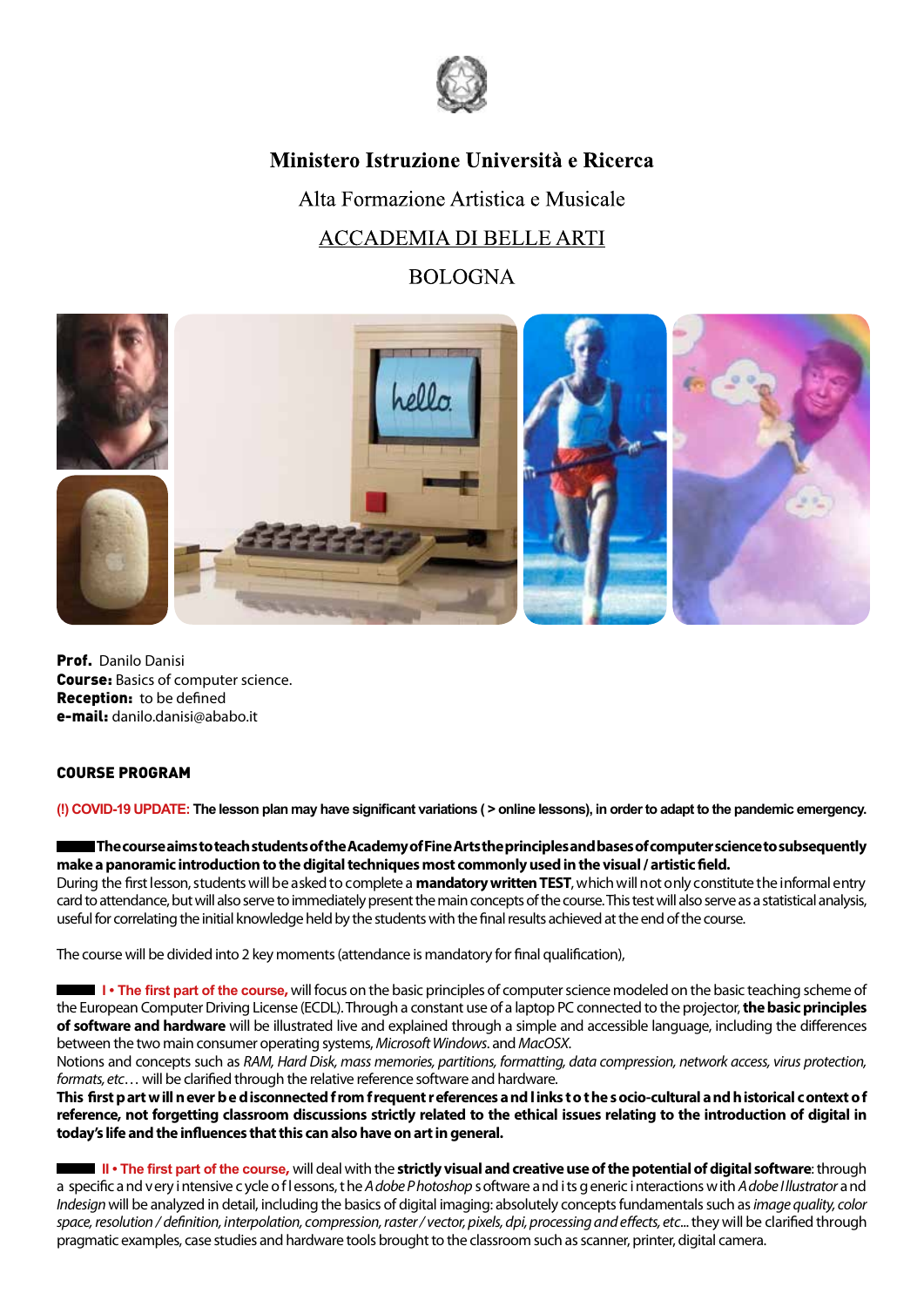Depending on the time available, a possible basic overview of the main multimedia production software will then be implemented in order to orient oneself correctly within the "forest" of programs useful for digital creativity: photo editing *(Photoshop),* vector illustration *(Illustrator),* desktop publishing *(Indesign),* 3D modeling *(Cinema 4D, 3D StudioMax),* video and post-production editing *(Premiere, After Effect),* web design *(Dreamweaver),* digital painting and illustration software *(Corel Painter),* music production software *(Reason, Audition, Ableton Live),* software and plugins for more specific purposes *(ex: Resolume Arena, Processing)*

**Students can request themed lessons on specific topics of interest to them** (ex: digital creation of artistic curriculum in PDF, creation of website / online portfolio, batch exports in multi-format etc ...)

Finally, some new generation cultural areas such as: *Software Art, NetArt, visualizations of complexity, Synaesthesia applied to multimedia, European Demoscene, Video Mapping, not least Virtual Reality and AR technologies, including a necessary cultural look backwards on the history and evolution of computer art.*

 **At the end of each lesson, ample space will be dedicated to computer-graphic video projections,** abelonging to important phases in the history of digital animation, to the most recent experiments and research in the technological / visual field or even to issues related to technology, through films that are only apparently disconnected from the theme, but bearing a fundamental cultural weight. As has been done in the past few years, depending on the time available, industry experts may be invited to illustrate their professional / creative stories and experiences.

For all cycles of lessons, web links will be constantly provided to help you learn more about the covered topics covered.

**THE COURSE IN GENERAL, AIMS TO PREPARE THE STUDENT BOTH FROM THE POINT OF VIEW OF THE BASIC COMPUTER SCIENCE, THROUGH THE FUNDAMENTAL CONCEPTS OF THE THEORY AND PRACTICE OF DIGITAL TECHNOLOGIES, BOTH FROM THE CULTURAL POINT OF VIEW, THROUGH A CONSTANT COMPARISON WITH THE CONTEXT, SOCIAL, CULTURAL AND ARTISTIC. I BELIEVE THE CONCEPT THAT "THE PC IS AN EXPRESSIVE TOOL THAT MUST SERVE THE CREATIVE MIND, AND NOT THE OPPOSITE."**

### **> EXAM: The attainment of eligibility at the end of the course will involve a written test, with closed / open questions.**

Students already in possession of ECDL or similar institutional certificates, upon appropriate presentation to the teacher, will automatically be eligible without the obligation to take the exam. It is advisable to contact the teacher well in advance.

### **Bibliography**

Part of the handouts that can be used to obtain eligibility are available at the Burchiellaro copy shop, Via Zamboni 66 / A, Bo

#### Curriculum (extract):

Born in Naples and moved to Bologna in 1992, he graduated from the **DAMS Visual Arts** and graduated in painting at the **Academy of Fine Arts in Bologna**, with discussions on **multimedia and interactive synaesthesia**. His favorite field of investigation, both at a theoretical and productive level, has always been that of the relationship between music, image, technologies and graphic design. The first experiences of programming, computer graphic and sound-design, began in the early years, in which he curated graphics and soundtracks of video games and multimedia products 8/16bit of the **European Demoscene** becoming part of some international crew of coders including *Abyss group, IOD, Genius Art* and collaborating in the production of products such as *Total Parody, Audiowave collections, X-Tazy* and others.

After earning a master's degree in airbrush illustration at the ILAS in Naples, he moved to Bologna where he simultaneously attended the DAMS visual arts and the Academy of Fine Arts which serve him to combine scientific theory and practice of art. It was in 1998 that he began to deal with graphic design with continuity, taking his first steps in the Bolognese underground culture. In 2000 he founded the creative duo **Blanka y Negro**, specialized in the production of posters and graphics with a pop-functionalist trend. Among the favorite poster design projects made in this time, we remember those made for artists of the underground and international jazz scene: *Collettivo Bassesfere, Fabrizio Puglisi, Paolo Fresu, Uri Caine, Zeena Parkins, Oliver Lake, Han Bennink, Antonello Salis.* 

After being selected as an emerging artist at the **Iceberg 2003 Festival** in the graphic design category, he began working as an art at some communication agencies and institutional bodies including: *Jack Blutharsky* (Bologna), *DireFareCreare* (Modena), *QxMedia* (Bologna / London), *Cassero* (Bologna), *WePromo* (Bologna / Naples).

In 2003 he founded **fecooonde.eu**, his own studio of design and creative processes. In 2004 he began his career as a teacher at the **Academy of Fine Arts in Bologna** in various courses related to graphic design and digital applications. Later he will teach in the ABA of Ravenna, Verona, Naples and in professional training institutions including: Ladis, Aldini Valeriani Foundation, Salesiani Institute, Cerform, Ant. **From 2013 to 2019 he was coordinator of the Ababo graphic design course** and graphic consultant of institutional communication.

He has organized, curated and participated as an artist, curator or designer in various exhibitions, including: *Ha organizzato, curato e partecipato come artista, curatore o designer a varie esposizioni, tra cui: "Iceberg - giovani artisti Bologna" (2003, Bologna), "Via Zamboni V.R." (2004, Bologna), "GDD1.0" (2005, Bologna), "Typecon" (2008, Buffalo, USA), "L'isola che non c'è" (2008, Sant'Antioco), Fare Digitale (2006, Accademia di Belle Arti di Bologna), Exit Strategy 1,2,3,4 (dal 2006, Bologna), Entrance Strategy (2006, Buffalo, USA), Un Chilo e 1/2 di grafica fresca (2007, Bologna), Segnali di guerra (2016, Trento)* ed altre.

Among the exhibition and cultural events organized in the Academy, in 2013 he designed *Synaesthetic Modules* a synaesthetic-multimedia event for **ArtWhiteNight 2013** in collaboration with Apparati Effimeri and Concrete Acusmatica Bologna, subsequently containing 10 further thematic meetings on new digital and synaesthetic technologies. The *Synaesthetic Modules* event opens and actually inaugurates the Academy of Fine Arts of Bologna for the first time since 2013 with a new and renewed cycle of annual exhibitions on the occasion of the Bolognese ArtWhiteNights linked to the **ArteFiera** main event. Further workshops and cycles of meetings related to graphic design and digital culture, as well as educational projects of relevance are among others: *Circonferenze*  (2013/2014) cycle of 12 meetings related to visual design hosting local design studios including, *Aiap Bologna, Chialab, Ldb, Kitchen, An Other Studio, Anonima Impressori* and others. *Synaesthetic Source #1* (2015) multimedia synaesthetic installation in collaboration with the artist *Mikkel Garro*, where the audience through a Midi musical keyboard interact synaesthetically with visual projections of architectural mapping on the *Pozzo del Terribilia* in the Academy courtyard. Among other things, the project sees the joint collaboration of electronic music students from the **G.B. Martini of Bologna** together with those of the Academy of Fine Arts of Bologna, with a view to renewed collaborative relationship between the two institutions. *8TT8* (2016), series of 8 meetings on graphic design hosting national and international professionals, in collaboration with prof. *C.Branzaglia*, including *Gianni Sinni, Martin Romeo, Elio Carmi, James Clough, Lorella Pierdicca, Mirko Pajè* and others. *Poster for the City* institutional poster design project for the *Municipality of Bologna*, selected and exhibited at the **PNA design in Florence** in recent September 2018. Annual interactive interface and interaction design workshops with professionals *Martin Romeo, Michele di Pasquale, Mikkel Garro, Ivan Venturi*. *Water Design Exhibition* (2015) and *Salone del Mobile in Milan*, with the collaboration of prof. E. Lomi. Ababo Panopticon series of meetings (2017), in collaboration with profs. M. Rivelli and S. Pellegrini. Ugola, reactive multimedia installation for ArtWhiteNight2018, created together with the students of the Graphic Design 1 course.

In his recent training, an enrollment in the **Electronic Music Course of the G.B. Martini in Bologna**, a training internship in **Arduino technology**, and a recent **certificate in Videogame design**. He currently dedicates much of his time to teaching, musical experimentation and researching new practices and processes of aesthetic and design research.

Data: 21/10/2020 Firma:

<u>/so</u>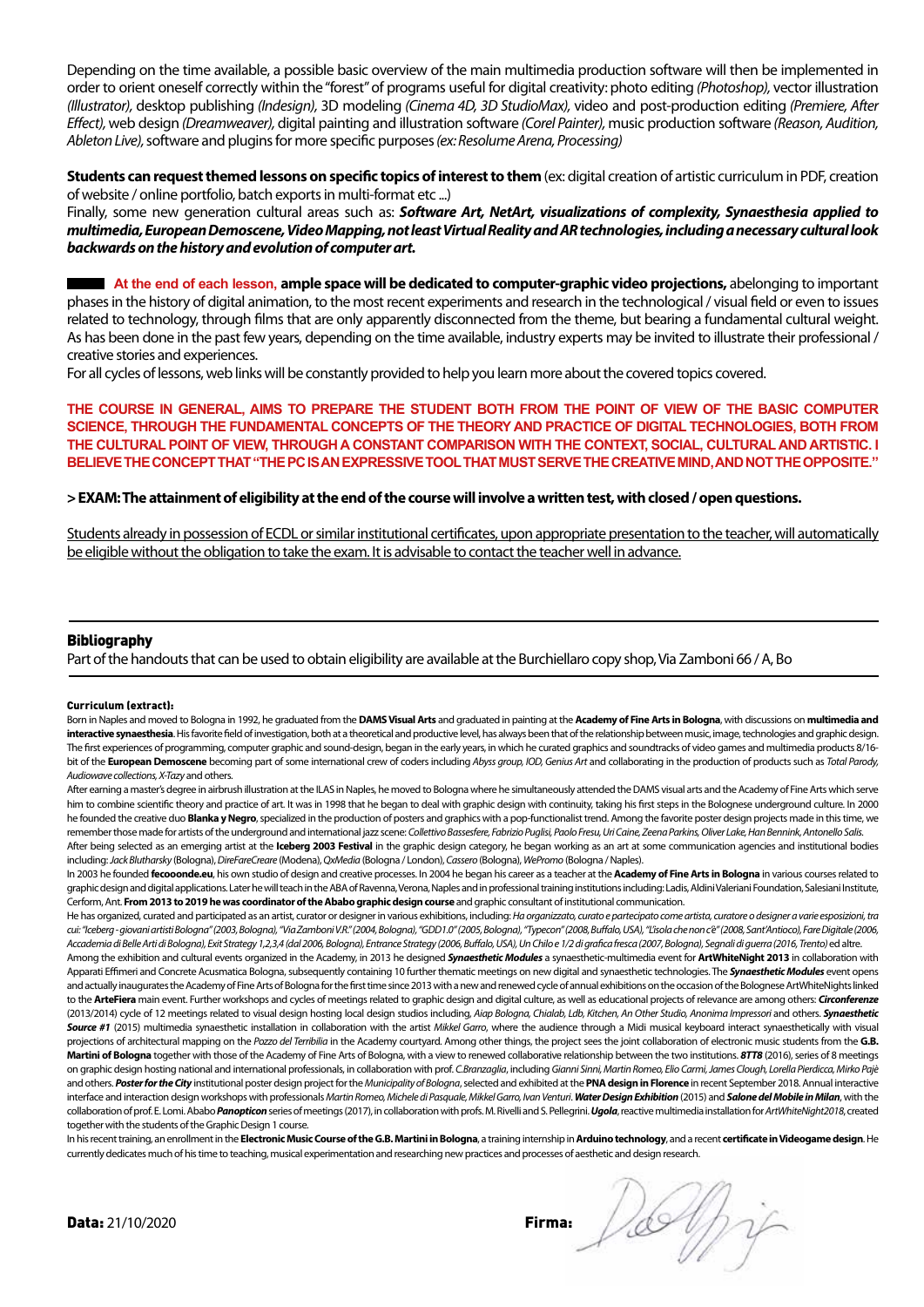

# Ministero Istruzione Università e Ricerca

Alta Formazione Artistica e Musicale **ACCADEMIA DI BELLE ARTI** 

## **BOLOGNA**



Prof. Danilo Danisi Materia di insegnamento: Fondamenti di Informatica. Ricevimento: da definire e-mail: danilo.danisi@ababo.it

### PROGRAMMA DELLA MATERIA

**(!) AGGIORNAMENTO COVID-19: Il programma delle lezioni potrebbe subire variazioni se effettuato in modalità online, in adeguamento alle nuove necessità, disposizioni e normative relative all'emergenza pandemia. (a.a. 2020/2021)**

 **Il corso intende insegnare agli studenti dell'Accademia di Belle Arti i principi e le basi dell'informatica per effettuare, successivamente, un'introduzione panoramica verso le tecniche digitali utilizzate più correntemente nel campo visivo/artistico.**  Durante la prima lezione verrà richiesto agli studenti di compilare un **TEST scritto obbligatorio**, che costituirà non solo la carta informale d'ingresso alla frequenza, ma servirà anche a presentare immediatamente i concetti principali del corso. Questo test servirà inoltre come analisi statistica, utile a correlare le conoscenze inziali in possesso degli studenti, con i risultati finali raggiunti a fine corso. Seguendo la stessa linea tracciata nei precedenti anni, il corso sarà suddiviso in **2 momenti fondamentali,** la cui frequenza sarà obbligatoria ai fini di una preparazione completa, utile a raggiungere **l'idoneità finale.**

 **I • La prima parte del corso,** vertera' sui principi di base dell'informatica modellati sullo schema didattico base della Patente Europea del computer *(ECDL)*. Attraverso un costante utilizzo di un **pc laptop collegato al videoproiettore,** verranno illustrati dal vivo e spiegati attraverso un linguaggio semplice ed accessibile, i **principi di base del software e dell'hardware,** includendo le differenze tra i **due principali sistemi operativi lato consumer,** *Microsoft Windows e MacOSX***.**

Nozioni e concetti quali *RAM, Hard Disk, memorie di massa, partizioni, formattazione, compressione dei dati, accesso alla rete, protezione dai virus, formati, etc…* verranno chiariti tramite i relativi software ed hardware di riferimento.

**Questa prima parte, non sarà mai scollegata da frequenti richiami e nessi al contesto socioculturale e storico di riferimento, non tralasciando discussioni in aula strettamente legate alle tematiche etiche relative all'introduzione del digitale nella vita odierna ed alle influenze che questo può avere anche sull'arte in generale.**

 **II • La seconda parte del corso,** si addentrerà nell'**utilizzo strettamente visivo e creativo delle potenzialità dei software digitali**: attraverso un ciclo di lezioni specifico e molto intensivo verranno analizzati nel dettaglio il software *Adobe Photoshop* **e le sue interazioni generiche con** *Illustrator ed Indesign,* includendo le basi del digital imaging: concetti assolutamente fondamentali quali *qualità dell'immagine, spazio colore, risoluzione/definizione, interpolazione, compressione, raster/vettoriale, pixel, d.p.i., elaborazione ed*